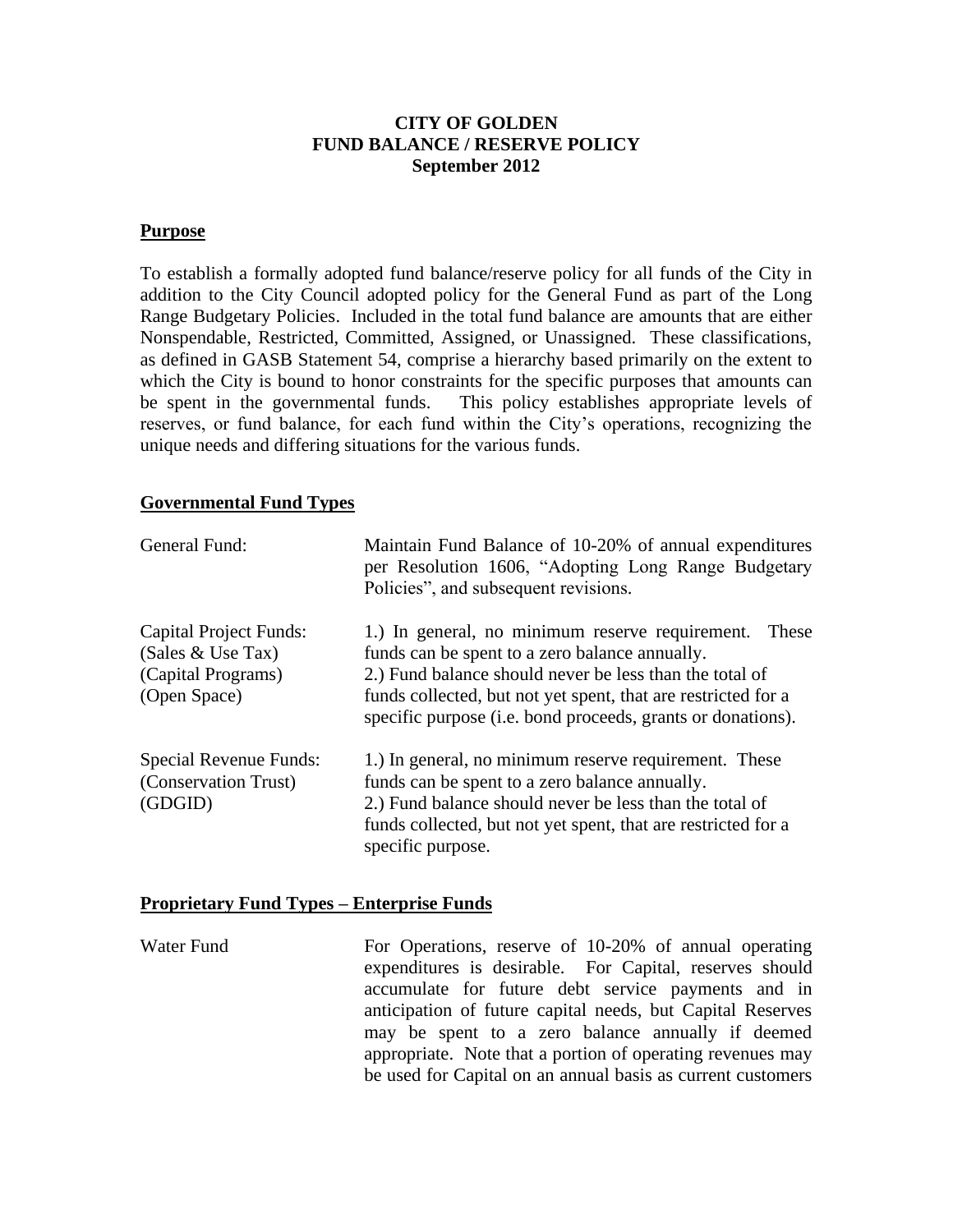have an obligation for future capital improvements and replacements.

- Wastewater Fund For Operations, reserve of 10-20% of annual operating expenditures is desirable. For Capital, reserves should accumulate for future debt service payments and in anticipation of future capital needs, but Capital Reserves may be spent to a zero balance annually if deemed appropriate. A capital reserve of \$2 million should be maintained in anticipation of the City's share of future improvements to the Coors treatment plant. Note that a portion of operating revenues may be used for Capital on an annual basis as current customers have an obligation for future capital improvements and replacements.
- Drainage Fund In general, Drainage Fund revenue consists of Drainage Fees and interest income (and bond proceeds on occasion). Priority for the revenue is as follows:
	- 1.) Annual debt service payments
	- 2.) Operating expenses
	- 3.) Capital projects
	- 4.) Accumulation of reserves in anticipation of future needs. A specific reserve level is not required. If reserves are greater than anticipated future needs and continuing to accumulate, a potential reduction of the drainage fee shall be evaluated.
- Community Center Fund This Fund is subsidized annually by the General Fund for operations and the SUT Fund for capital needs. The SUT Fund subsidy should be spent each year on capital and should not accumulate. Recognizing that reserves in this fund are a result of General Fund subsidy and thus take interest earnings away from the General Fund, the reserves should be kept to a minimum. However, some reserve is necessary to cover unexpected situations without placing an undue burden on the General Fund for an unanticipated or unbudgeted subsidy.

Therefore, year end reserves shall be between \$50,000 and \$100,000. If year end reserves exceed \$100,000, transfers from the General Fund shall be reversed to achieve this reserve level. If reserves go below \$50,000, additional subsidy shall be made no later than the following budget year to bring the reserve back to the desired range.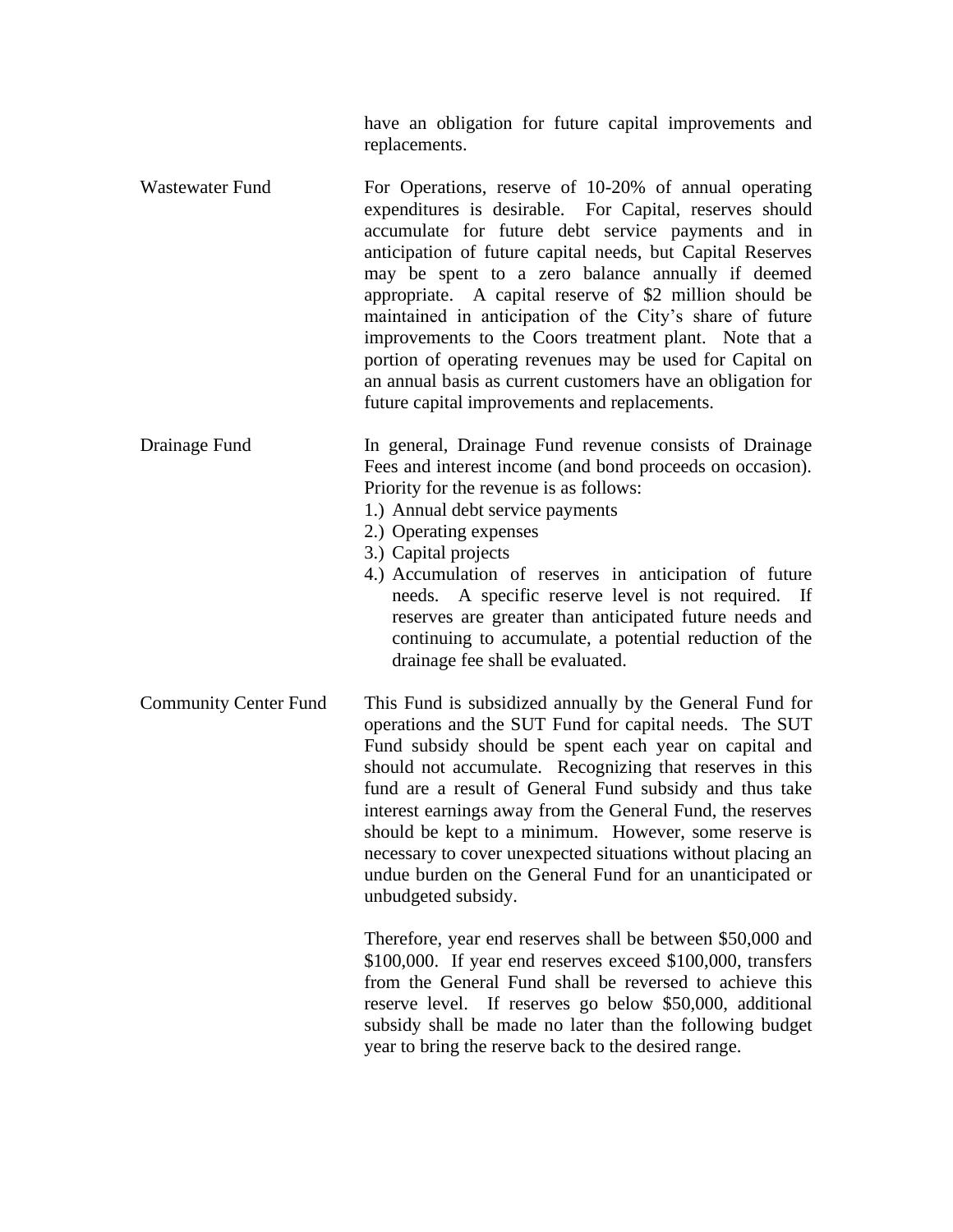| Splash Aquatic Park Fund                  | This Fund is designed to cover its operating costs, with<br>capital needs to be paid directly by the appropriate capital<br>projects or special revenue fund. In some years, this fund<br>may be subsidized by the General Fund. When reserves in<br>this fund are a result of General Fund subsidy, interest<br>earnings are taken away from the General Fund. In these<br>situations, the reserves should be kept to a minimum.<br>However, some reserve is necessary to cover unexpected<br>situations without placing an undue burden on the General<br>Fund for an unanticipated or unbudgeted subsidy.                                           |
|-------------------------------------------|--------------------------------------------------------------------------------------------------------------------------------------------------------------------------------------------------------------------------------------------------------------------------------------------------------------------------------------------------------------------------------------------------------------------------------------------------------------------------------------------------------------------------------------------------------------------------------------------------------------------------------------------------------|
|                                           | Therefore, year end reserves shall be between \$10,000 and<br>$$25,000$ . If year end reserves are below $$10,000$ , then a<br>transfer from the General Fund shall occur. Reserves may<br>accumulate in excess of \$25,000 as a result of operations.<br>If reserves exceed \$50,000, funds may be used to cover<br>capital needs if deemed appropriate.                                                                                                                                                                                                                                                                                              |
| <b>Fossil Trace Golf</b><br>Club Fund     | The golf course fund is not subsidized and covers all capital<br>and debt service costs. Reserves will fluctuate based on the<br>time of year, as most revenue is generated from April –<br>September. There are no restrictions on reserves for this<br>fund. The accumulation of reserves is necessary to cover<br>the potential for declining revenues as the course ages, the<br>need to pay the escalating debt costs through 2023, and the<br>need for capital repair and replacement.                                                                                                                                                           |
| <b>Rooney Road Sports</b><br>Complex Fund | This fund is designed to cover all operating costs through<br>user fees and to accumulate reserves for future capital<br>needs - replacement of the existing fields and possible<br>expansion of the complex. Capital reserves may not be<br>used to cover operating costs.                                                                                                                                                                                                                                                                                                                                                                            |
| Cemetery Fund                             | This Fund is designed to cover its operating costs and<br>normal capital needs, with major capital projects to be paid<br>directly by the SUT Fund. In some years, this fund may be<br>subsidized by the General Fund and the Cemetery Perpetual<br>Care Fund. When reserves in this fund are a result of<br>subsidies, interest earnings are taken away from the<br>General Fund and the Perpetual Care Fund. In these<br>situations, the reserves should be kept to a minimum.<br>However, some reserve is necessary to cover unexpected<br>situations without placing an undue burden on other funds<br>for an unanticipated or unbudgeted subsidy. |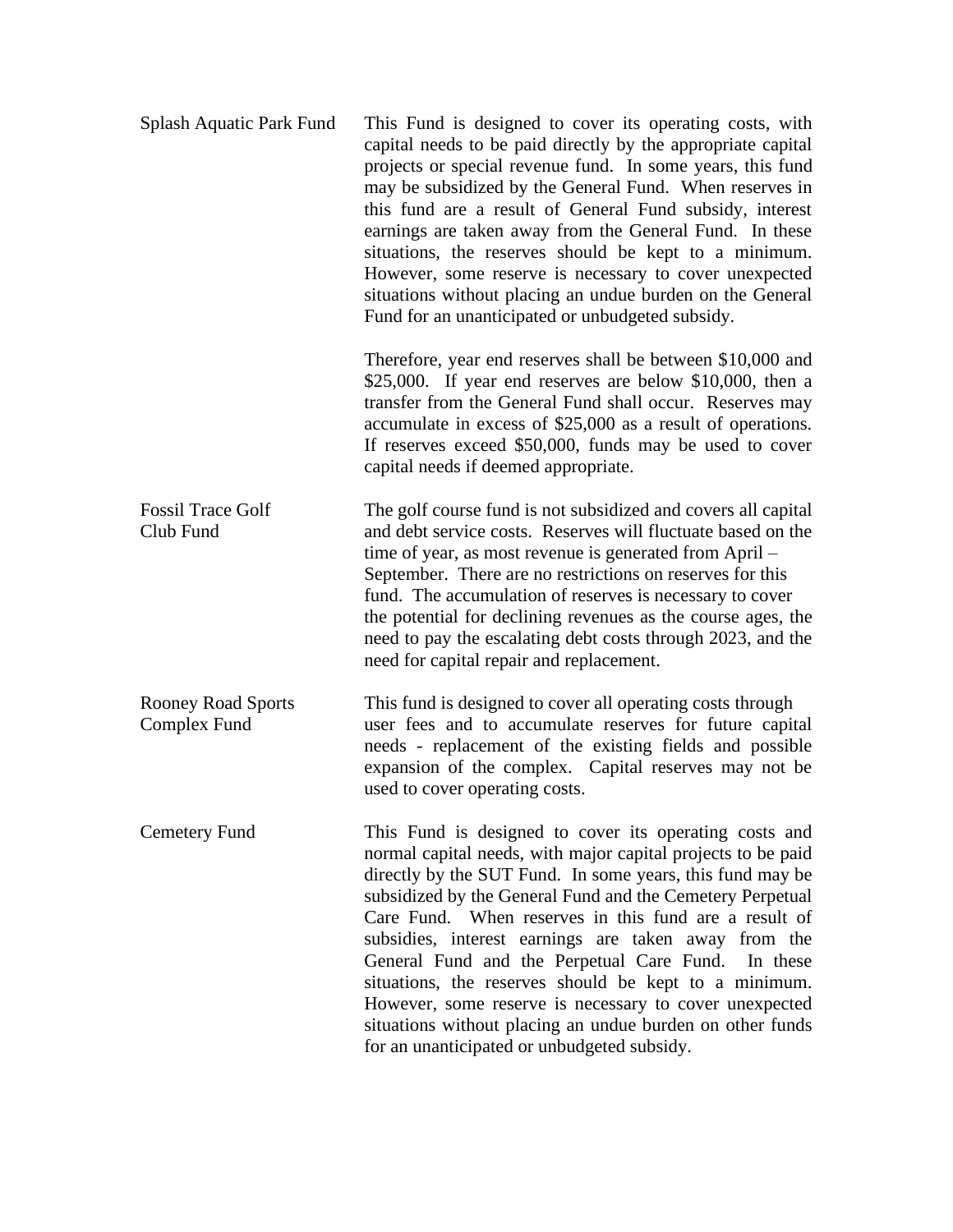Therefore, year end reserves shall be between \$50,000 and \$100,000. If year end reserves are below \$50,000, then a transfer from the General Fund and/or Perpetual Care Fund shall occur. Reserves may accumulate in excess of \$100,000 as a result of operations. If reserves exceed \$100,000, funds may be used to cover major capital needs if deemed appropriate.

Museum Fund This Fund is subsidized annually by the General Fund for operations. Recognizing that reserves in this fund are a result of General Fund subsidy and thus take interest earnings away from the General Fund, the reserves should be kept to a minimum. However, some reserve is necessary to cover unexpected situations without placing an undue burden on the General Fund for an unanticipated or unbudgeted subsidy.

> Therefore, year end reserves shall be between \$30,000 and \$50,000. If year end reserves exceed \$50,000, transfers from the General Fund shall be reversed to achieve this reserve level. If reserves go below \$30,000, additional subsidy shall be made no later than the following budget year to bring the reserve back to the desired range.

### **Proprietary Fund Types – Internal Service Funds**

Fleet Management Fund This Fund is designed to cover its operating costs annually through charges for service to the user departments, with vehicle replacement needs met through annual fleet lease charges.

> Reserves shall be accumulated to cover projected replacement costs through lease charges to departments over the useful life of the current vehicles and equipment.

> Reserves for future vehicle and equipment replacements will fluctuate from year to year based on the replacement schedule, but the reserve shall not be reduced to cover operating expenses.

> Because of potential fluctuations in operating costs for fuel and unexpected repairs, etc., an operating reserve of approximately 5% (~\$50,000) shall be maintained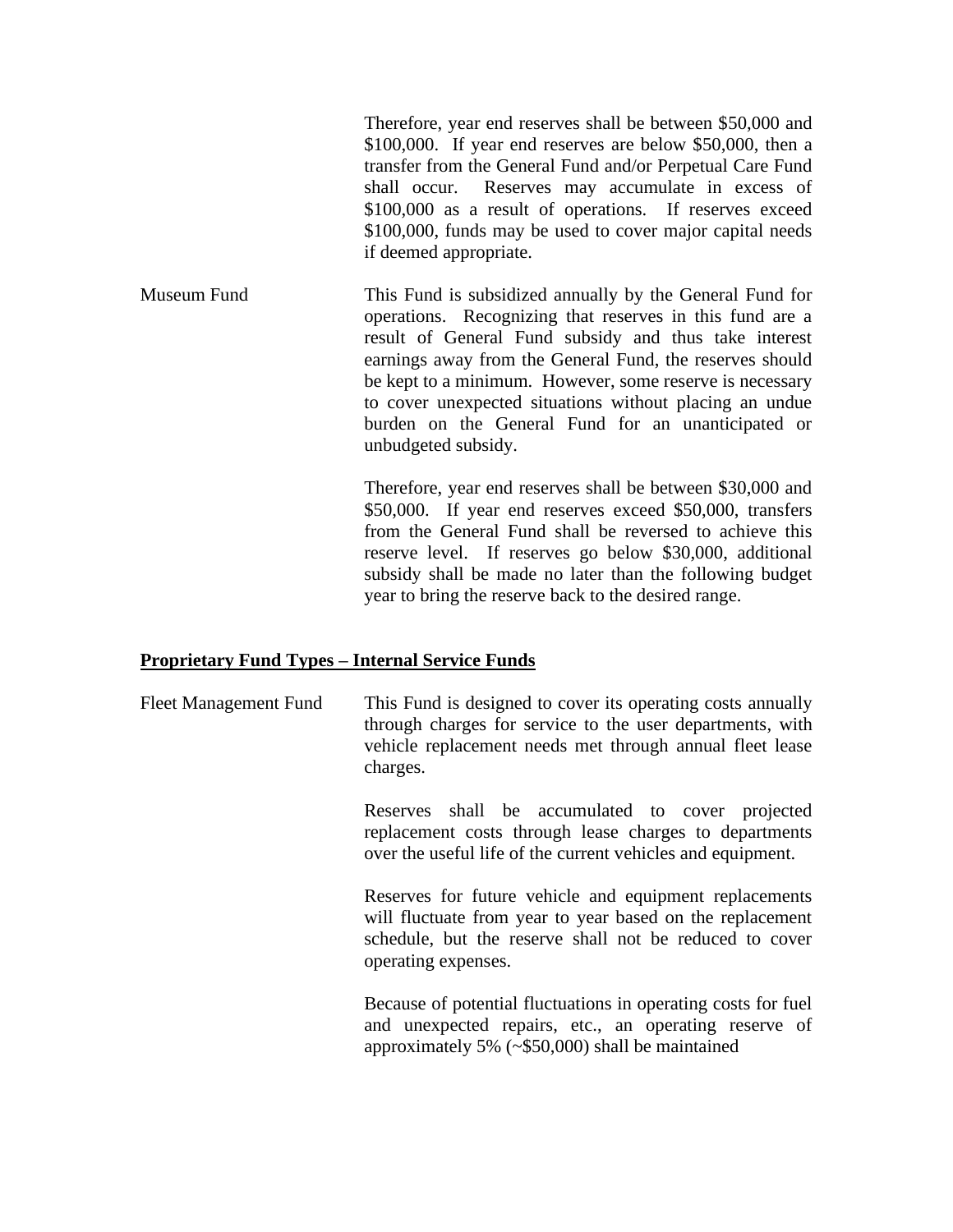| I.T. Fund                                 | This Fund is designed to cover its operating and capital<br>costs annually through charges for service to the user<br>departments.                                                                                                                                                                                                                                                                           |
|-------------------------------------------|--------------------------------------------------------------------------------------------------------------------------------------------------------------------------------------------------------------------------------------------------------------------------------------------------------------------------------------------------------------------------------------------------------------|
|                                           | Reserves shall be maintained between \$100,000 and<br>\$200,000 to allow for emergencies or unanticipated<br>technology needs. Reserves shall be replenished through<br>subsequent charges to the appropriate user departments.                                                                                                                                                                              |
| <b>Insurance Fund</b>                     | This Fund is designed to cover the premiums, claims,<br>deductibles, and other operating expenses related to<br>property and casualty insurance coverage.<br>User<br>and/or operating<br>funds<br>departments<br>charged<br>are<br>appropriately to cover these costs.                                                                                                                                       |
|                                           | It is the City's intent to maintain large deductibles to reduce<br>the cost of insurance premiums and earn interest on<br>reserves.                                                                                                                                                                                                                                                                          |
|                                           | Reserves shall be maintained between \$600,000 and<br>\$1,000,000 to allow for emergencies and numerous or large<br>claims. Reserves shall be replenished through subsequent<br>charges to the appropriate user departments.                                                                                                                                                                                 |
| <b>Medical Benefits Fund</b>              | This Fund is designed to cover the premiums, claims, and<br>other operating expenses related to City's self-funded plan<br>to provide employee medical and dental insurance.<br>Expenses related to the City's wellness program are also<br>covered in this fund. Employees and user departments are<br>charged appropriately to cover these costs.                                                          |
|                                           | Reserves shall be maintained at 70-80% of the 3-year<br>average of annual expenditures for the fund (currently $+/-$<br>\$1,000,000) to allow for emergencies and numerous or<br>large claims. Reserves shall be replenished through the<br>appropriate combination of increasing premiums to<br>employees and/or user departments, or cutting claims<br>expenses through increased co-pays and deductibles. |
| Workers Comp/<br><b>Unemployment Fund</b> | This Fund is designed to cover the premiums, claims,<br>operating expenses related to<br>other<br>workers<br>and<br>compensation and unemployment insurance coverage. User<br>departments are charged appropriately to cover these costs.                                                                                                                                                                    |